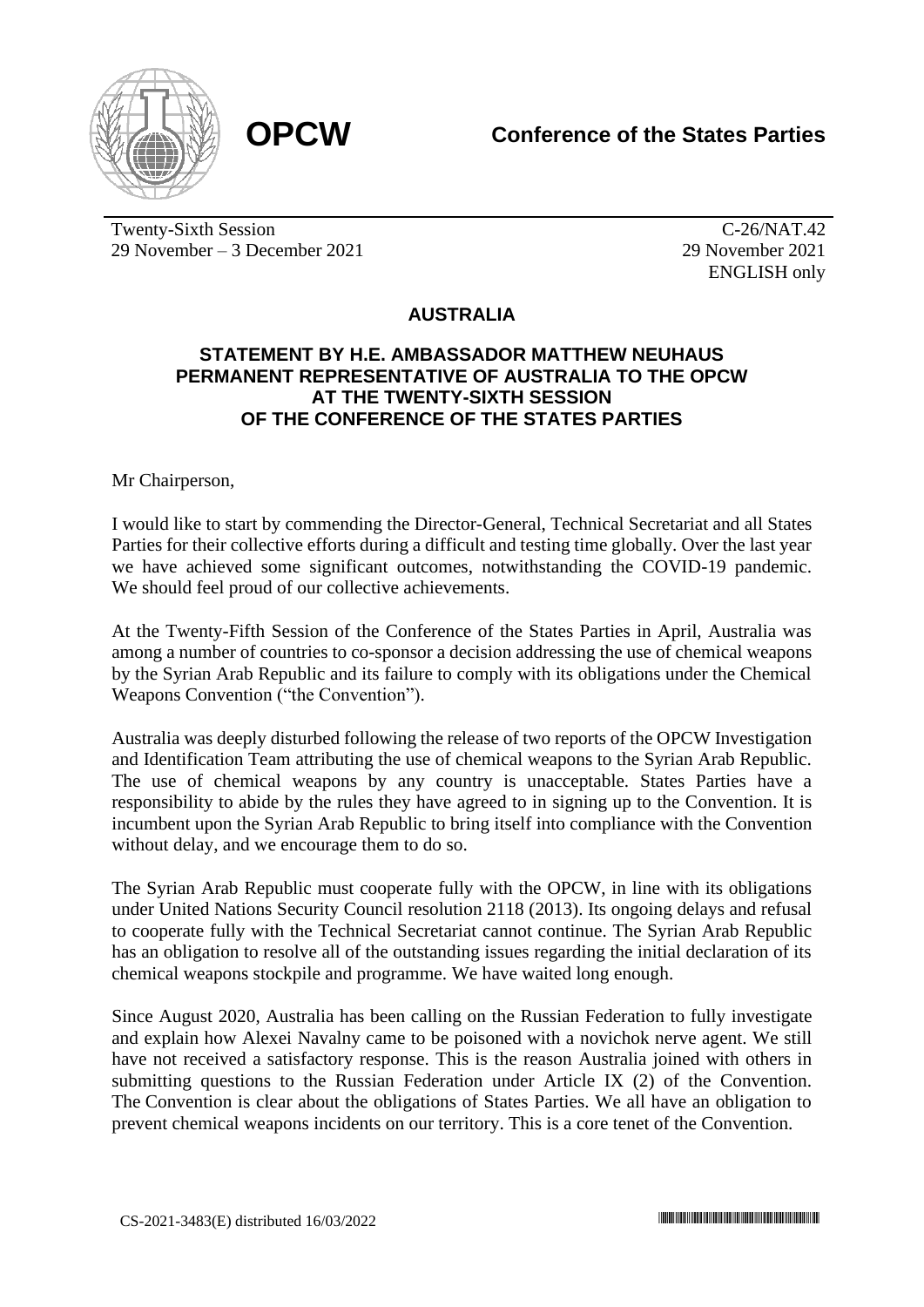C-26/NAT.42 page 2

There are many questions surrounding the poisoning of Mr Navalny and those questions cannot be left unanswered. Australia calls on the Russian Federation to engage in good faith and to respond directly to the questions submitted to it under Article IX. It is in the interests of all States Parties that any and all incidents of chemical weapons use are thoroughly investigated.

Australia supports the biennial Draft Programme and Budget for 2022–2023 as proposed. The budget is fair and reasonable. It reflects the broad spectrum of the OPCW's work, but also the reality that rising non-discretionary costs and inflation impact the budget. Australia considers it important to ensure the OPCW has the funding necessary to carry out its core mandate. I would like again to strongly urge all States Parties to pay their assessed contributions in full and in a timely manner.

Australia would like to join with others in drawing attention to the importance of civil society participation in the Conference of the States Parties. Non-governmental organisations (NGOs) play a key role in supporting the global fight against the use of chemical weapons. It is important that they be able to participate in this session of the conference, as provided for in the guidelines adopted by the Conference of the States Parties at the Third Special Session of the Conference of the States Parties to Review the Operation of the Chemical Weapons Convention (Third Review Conference).

I would like to confirm Australia's strong support for the reappointment of Director-General Fernando Arias. Director-General Arias has proven he is a staunch defender of the Convention and the work of the OPCW. As the organisation moves into a post-destruction phase, Director-General Arias will provide a steady set of hands and courageous leadership to guide the OPCW into the future.

I have had the honour over the past year to co-facilitate discussion on organisational governance issues. I would like to thank the Technical Secretariat and fellow States Parties for their active engagement in this process. Important issues have been raised and heard on the important tenure policy issue and the need to provide Director-General Arias with support to ensure a strong and appropriately structured OPCW and culture of continuous improvement. I look forward to continuing to progress this important work with my co-facilitator Ambassador Laura Dupuy of Uruguay.

I am pleased to report that this year an Australia laboratory achieved OPCW designated laboratory status for the analysis of environmental samples. Australia became part of the OPCW network in 2016, when our Department of Defence laboratory was designated by the OPCW for the analysis of biomedical samples.

Australia now has one of 15 laboratories in the world with OPCW designated laboratory status for both biomedical and environmental sample analysis. As you know, in order to maintain designation, all OPCW network laboratories must adhere to strict administrative guidelines and annual proficiency testing. Australia will continue to work closely with the OPCW in strong support of these important requirements.

I would like to congratulate the OPCW on the ground-breaking of its new Centre for Chemistry and Technology (ChemTech Centre), to which Australia has donated. With the destruction of the last declared chemical weapons stockpiles nearing completion, it is timely to look to the future and see how the OPCW can remain best placed to prevent the re-emergence of chemical weapons.